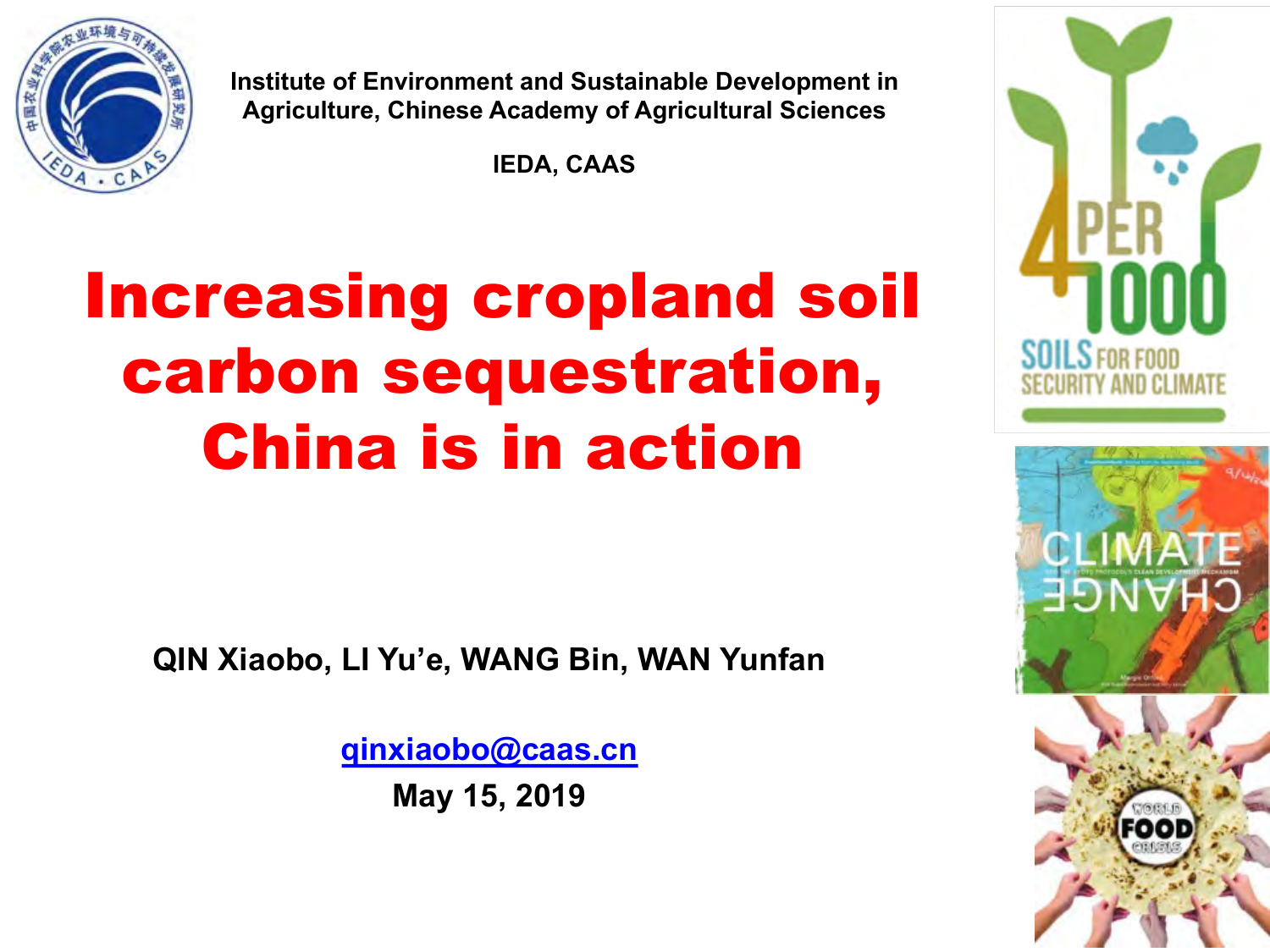# **In this talk**

- $\bullet$  **Agricultural production and challenge**
- l **Carbon stock of Chinese cropland**
- $\bullet$  **Action: Application of organic material**
- l **Action: Land use rights transfer**

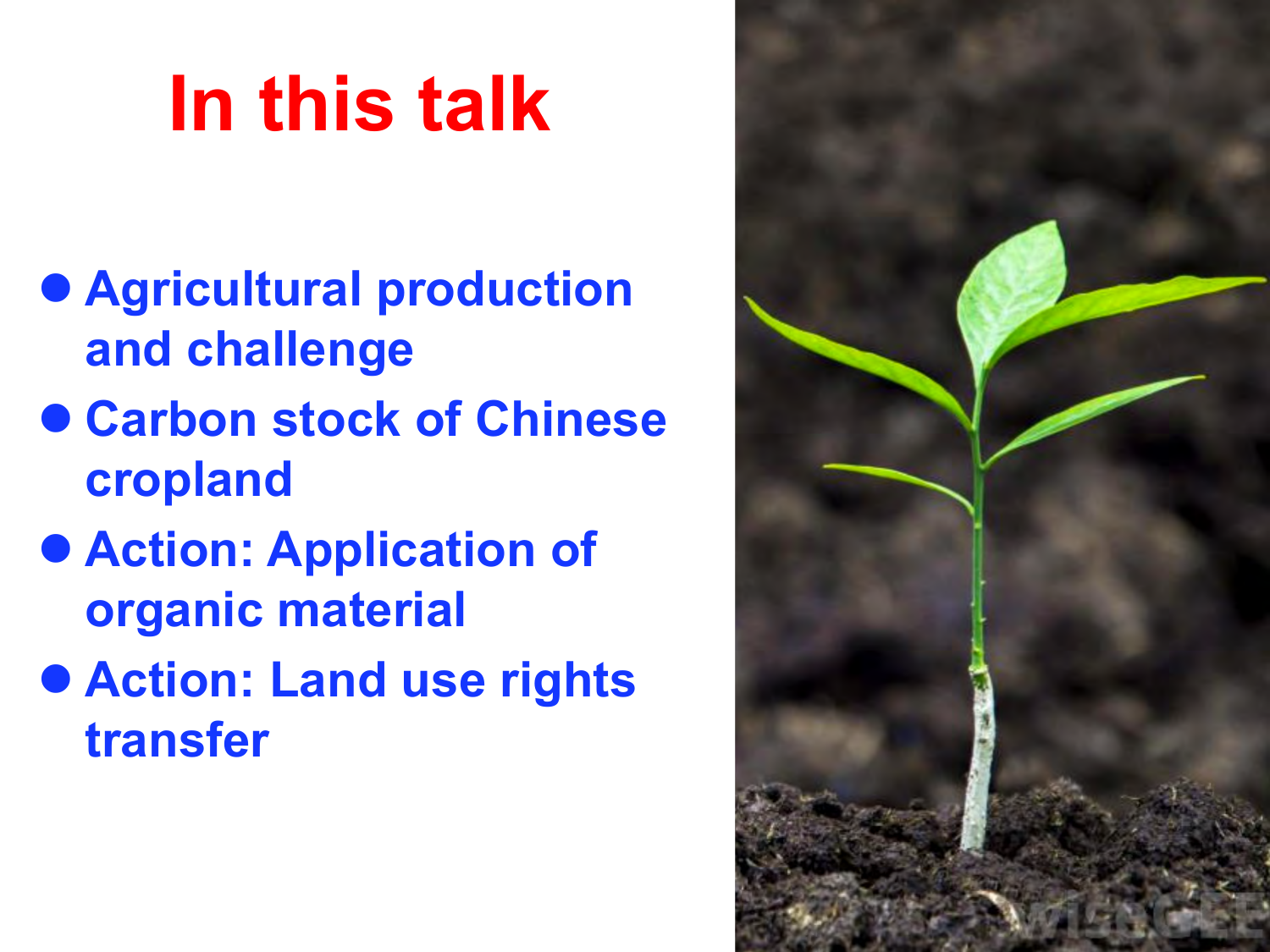#### **Agricultural production**



#### **China provides food and meat for 1/5 of the world population**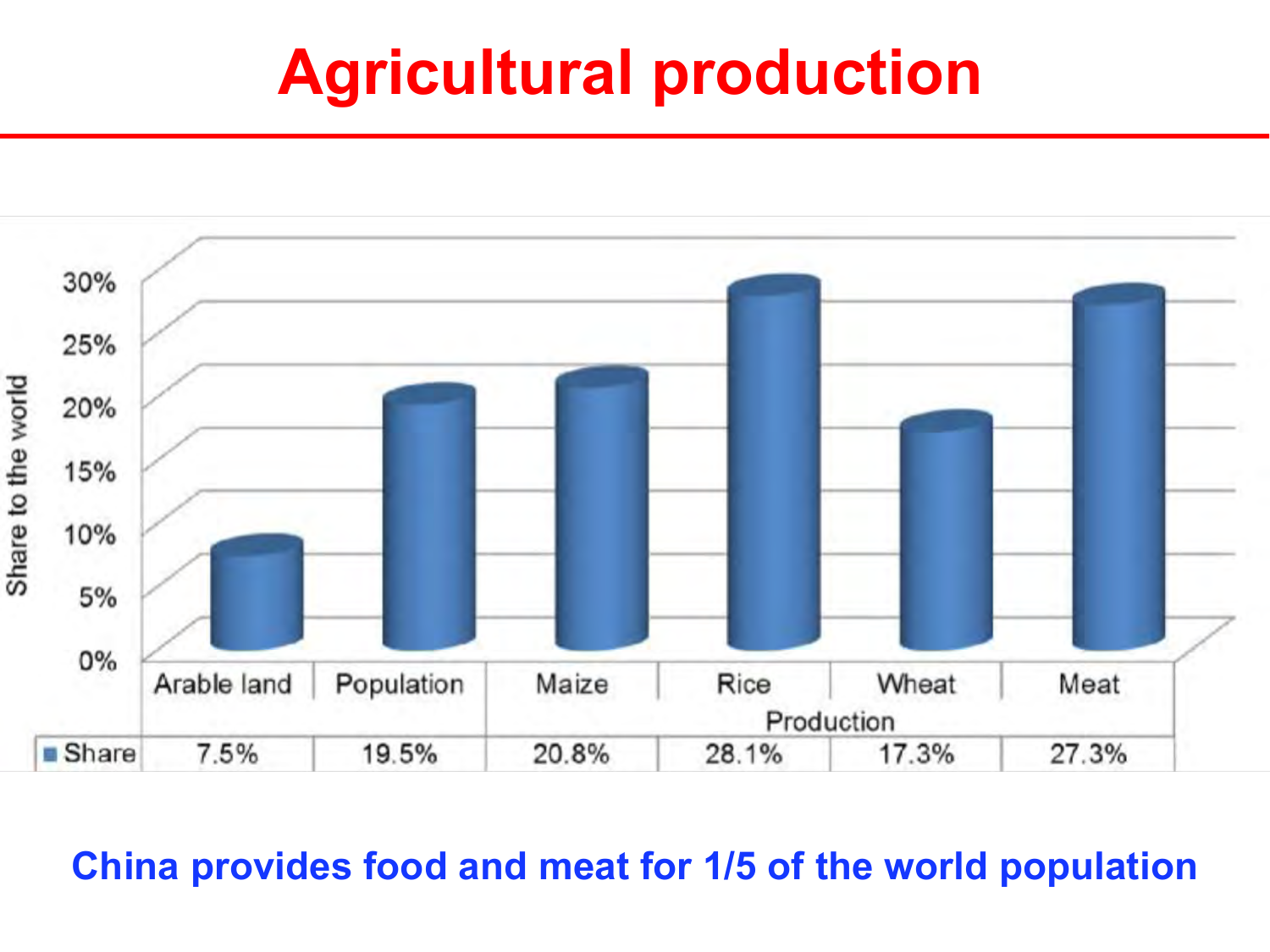### **Agricultural production**



4 **Grain yield increased 122% since 1980. Rice, wheat, and maize increased 49%, 136% and 259%, respectively. It continuously increased in recent 12 years Meat, milk and egg production have increased 88%, 426% and 53% from 1996 to 2015**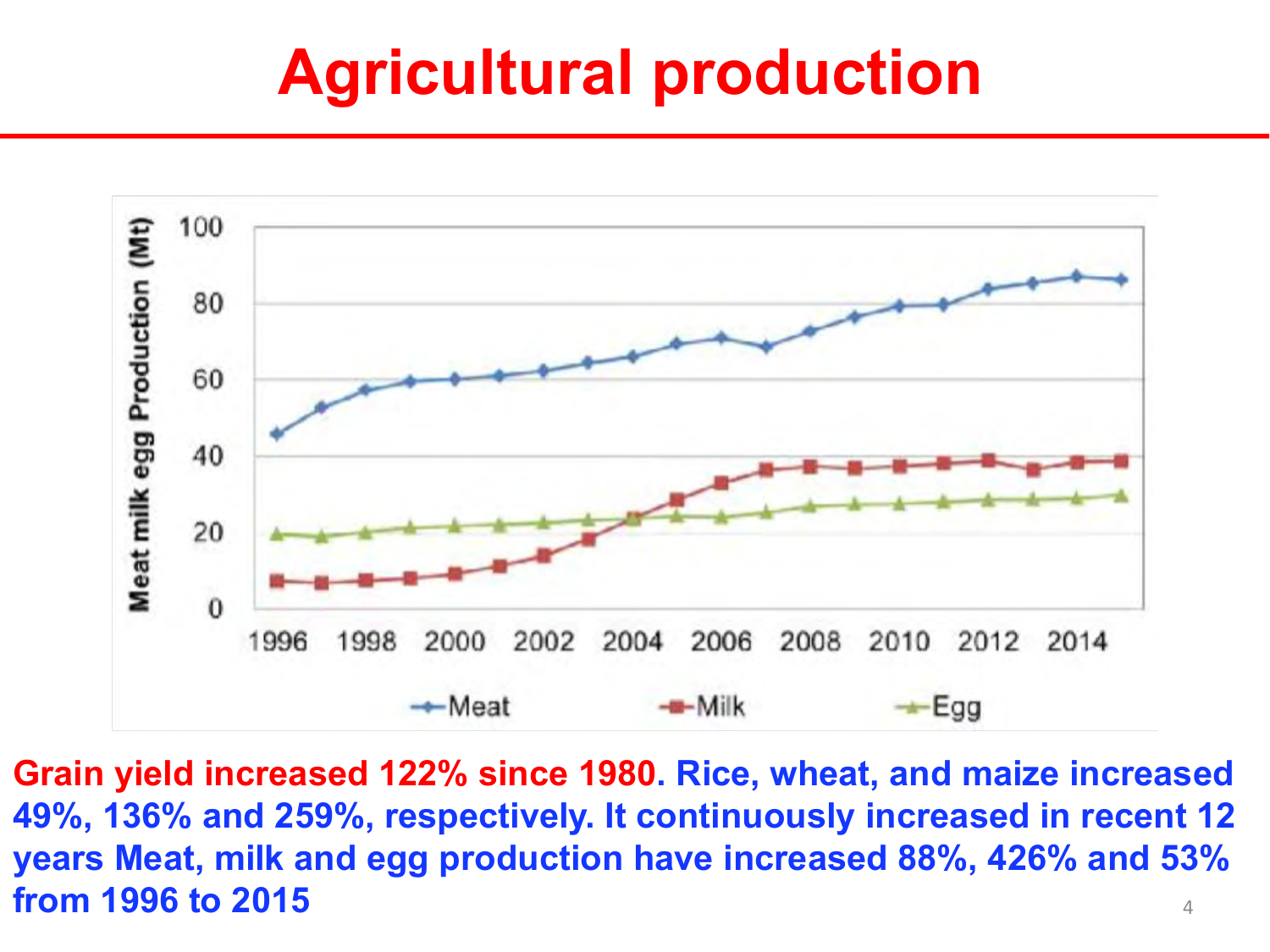### **Agricultural production**



**Composition of GDP Composition of agricultural**

#### **Agriculture: ¥6.55 Trillion in 2018, account for 7.92%**

Source: China statistic yearbook 2018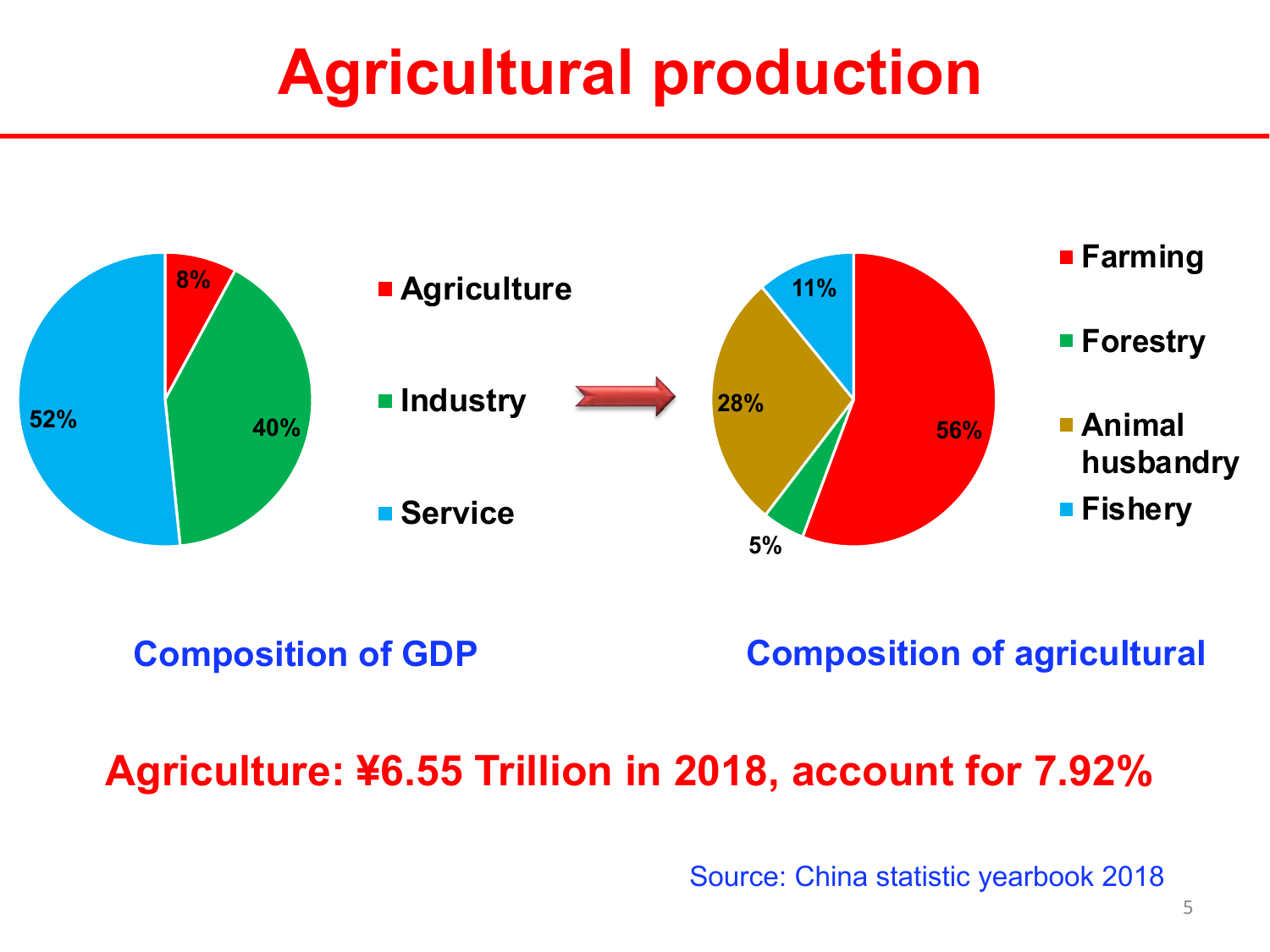### **Climate change**



Source: Third National Climate Change Assessment Report, 2017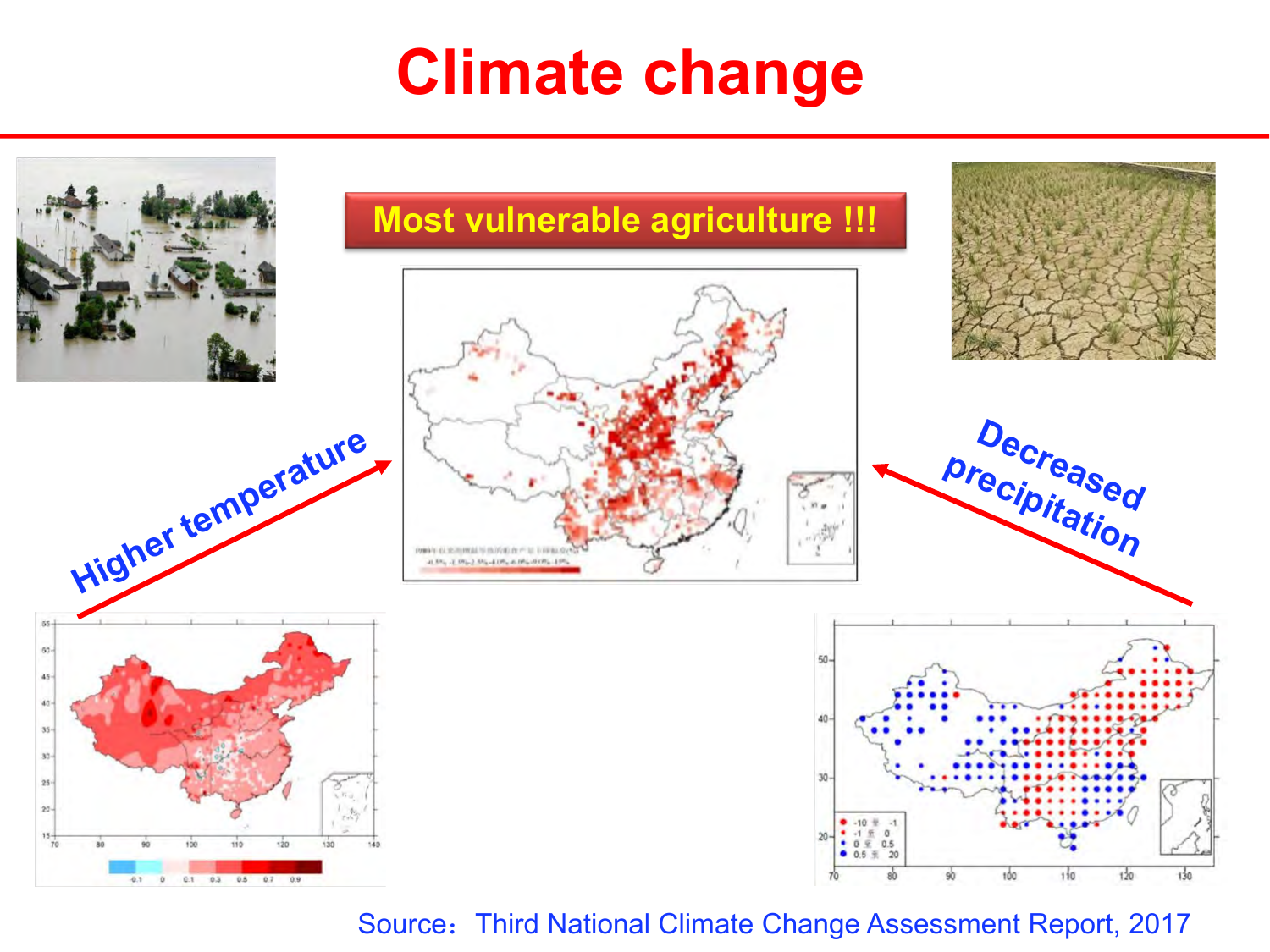### **Challenge**

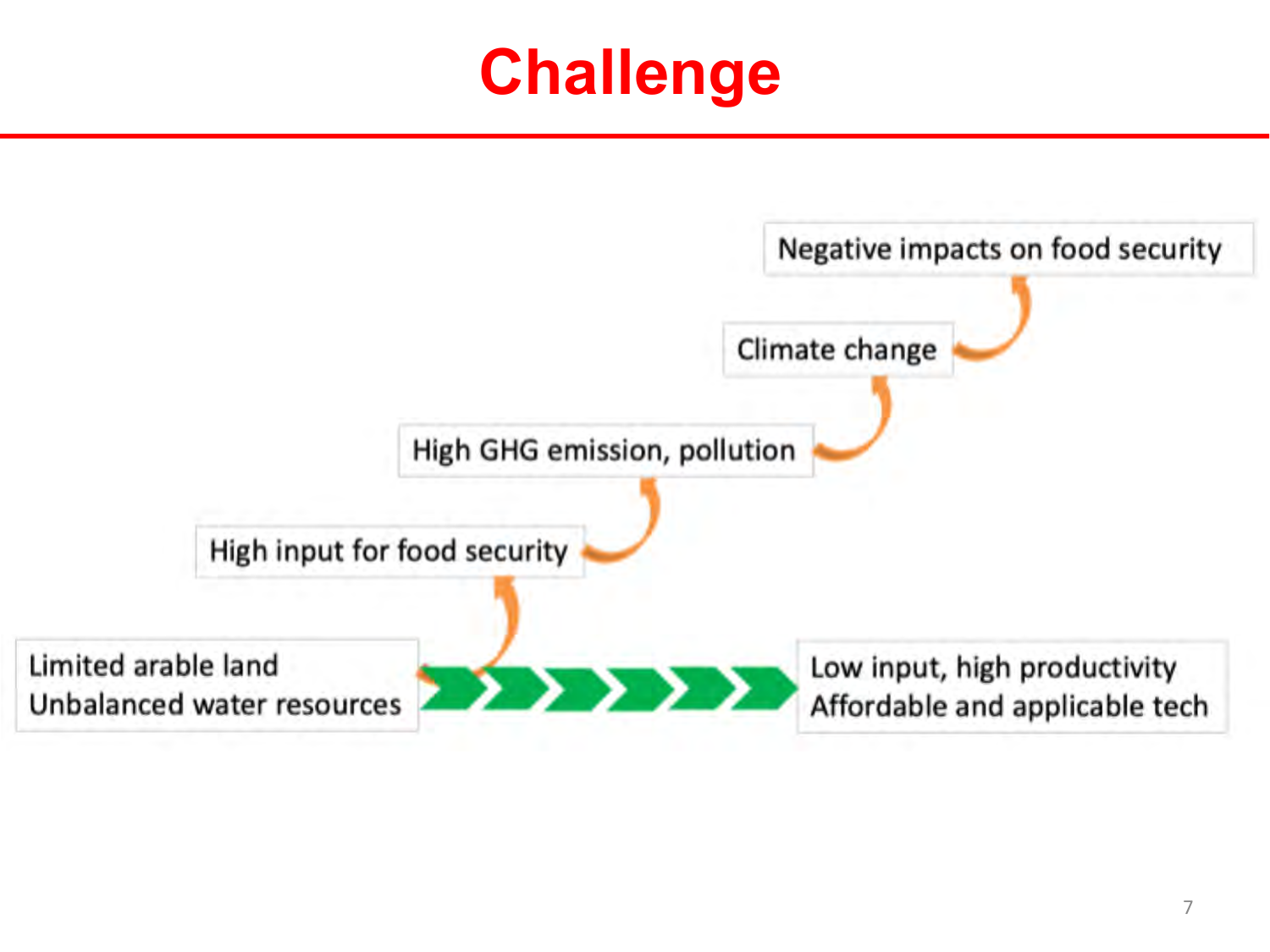### **SOC stock in Chinese cropland**

| <b>Method</b>                         | <b>Target year</b> | <b>Area</b><br>(Mha) | Soil depth<br>(cm) | <b>SOC change</b><br>rate (Tg C $a^{-1}$ ) | <b>Reference</b>   |
|---------------------------------------|--------------------|----------------------|--------------------|--------------------------------------------|--------------------|
| <b>DNDC</b> model                     | 1990               | 130                  | 30                 | $-95$                                      | Li et al., 2003    |
| <b>DNDC</b> model                     | 1998               | 96.8                 | 30                 | $-78.89$                                   | Tang et al., 2006  |
| Meta analysis                         | 1980~2000          | 118                  | 20                 | $15.6 - 20.1$                              | Huang et al., 2006 |
| Meta analysis                         | 1980s~2000s        | 155.76               | Soil profile       | 23.61                                      | Xie et al., 2007   |
| Meta analysis                         | 1980~2000          | 130                  | 30                 | 21.9(16.6~27.8)                            | Sun et al., 2010   |
| Meta analysis                         | 1985~2007          | 138.7                | 20                 | 25.5                                       | Pan et al., 2010   |
| <b>National soil</b><br><b>census</b> | 1980~2007          | 130                  | 20                 | 9.6                                        | Yan et al., 2011   |
| Agro-C model                          | 1980~2009          | 130                  | 30                 | 24.3(11~36.5)                              | Yu et al., 2012    |
| DNDC +<br>Century                     | 1980~2008          | 130                  | 20                 | 17.8                                       | Zhao et al., 2015  |

**SOC change rate (1980 ~ 2010): -78.89 ~ 36.5 Tg C a-1**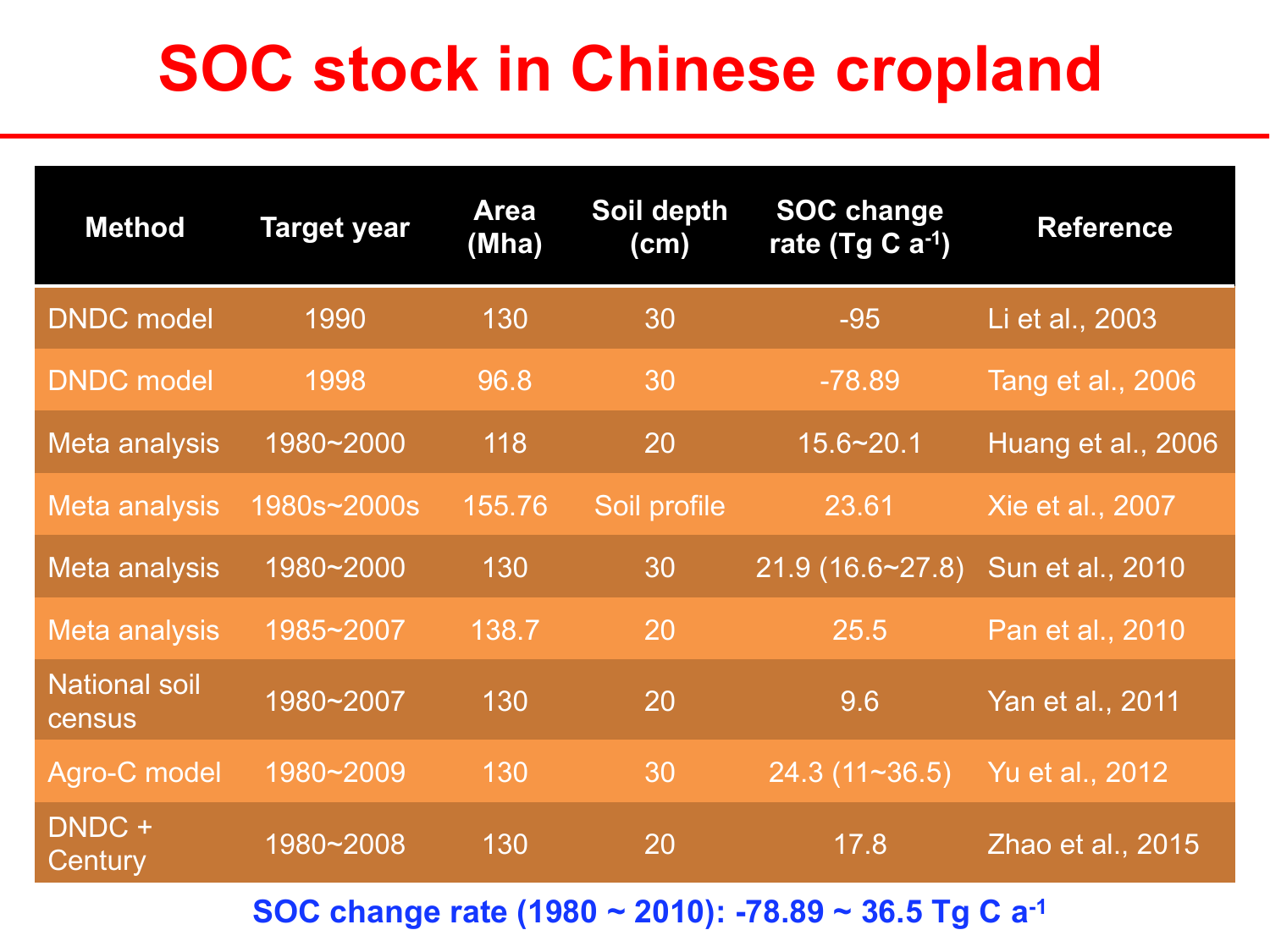### **SOC stock in Chinese cropland**

| <b>Method</b>                                | <b>Process</b>                                                                                               | Area (Mha) | Soil depth (cm) | carbon sequestration<br>potential   |
|----------------------------------------------|--------------------------------------------------------------------------------------------------------------|------------|-----------------|-------------------------------------|
| Deduced from<br>long-term field<br>monitor   | Statistical model +<br>scenarios of fertilization,<br>straw residue return and no<br>till (Qin et al., 2013) | 60.7       |                 | 5.96~34.4 Tg $a^{-1}$               |
|                                              | <b>Saturation level statistical</b><br>model (Sun et al., 2010)                                              | 140        | 30              | 2.7 <sub>pg</sub>                   |
| <b>Empirical</b><br>formulation              | <b>Empirical model + NPP</b><br>acceleration/straw<br>return/scenarios of no till<br>(21et al., 2018)        | 130        | 30              | $2 - 2.5$ Pg<br>$(2000 - 2005)$     |
| <b>Process based</b><br>ecological<br>models | Agro-C + yield/straw<br>return/scenarios of no till<br>(Yu et al., 2013)                                     | 130        | 30              | 20.3~88.4 Tg $a^{-1}$<br>$(*2050)$  |
|                                              | Century + DNDC + no<br>till/straw return/scenarios of<br>organic manure (Zhao et al.,<br>2015)               | 130        | 30              | $0.12 - 0.71$ Pg<br>$(2009 - 2028)$ |

#### **Soil carbon sequestration potential**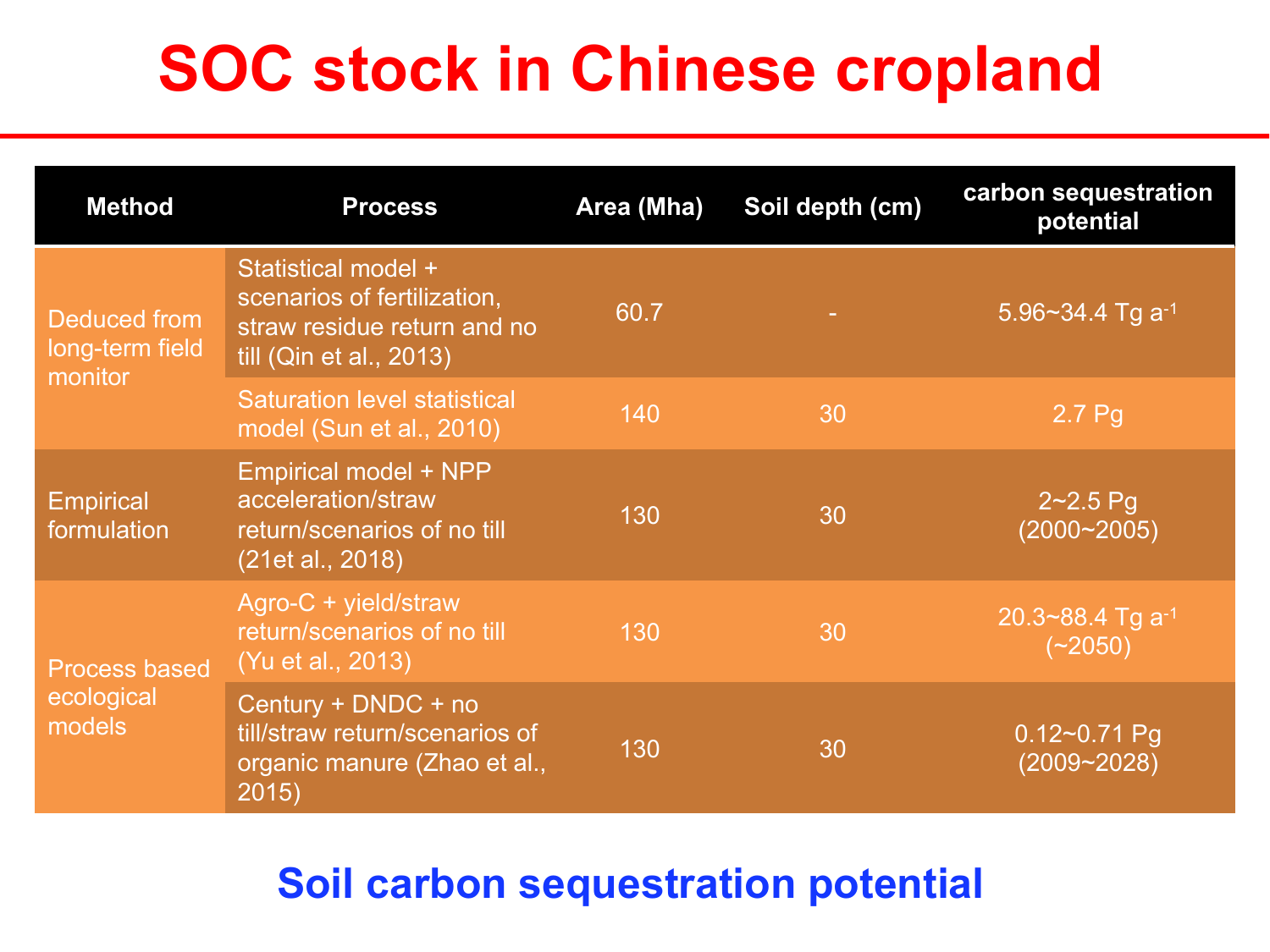### **National policies & action plans**

#### l **State Council**

**• 2017, "Opinions on Accelerating the Resource Utilization of** Livestock and Poultry Breeding Waste"

#### l **Ministry of Agriculture and Rural Affairs**

- **2015, "Action Plan for Zero Growth of Chemical Fertilizer Use by** 2020"
- **2015, launched the Non-profit project "crop and straw returning to** the field"
- **2019, "Expanding demonstration of organic fertilizer** to replace fertilizer"
- **2019, "Accelerate the resource utilization** of livestock and poultry breeding waste"
- **2019, "Accelerate the green development** of agriculture and rural areas"

#### l **NDRC, MOF, MARA & MOEE**

● 2015, "Further accelerate the comprehensive **utilization of crop straws** and the ban on burning"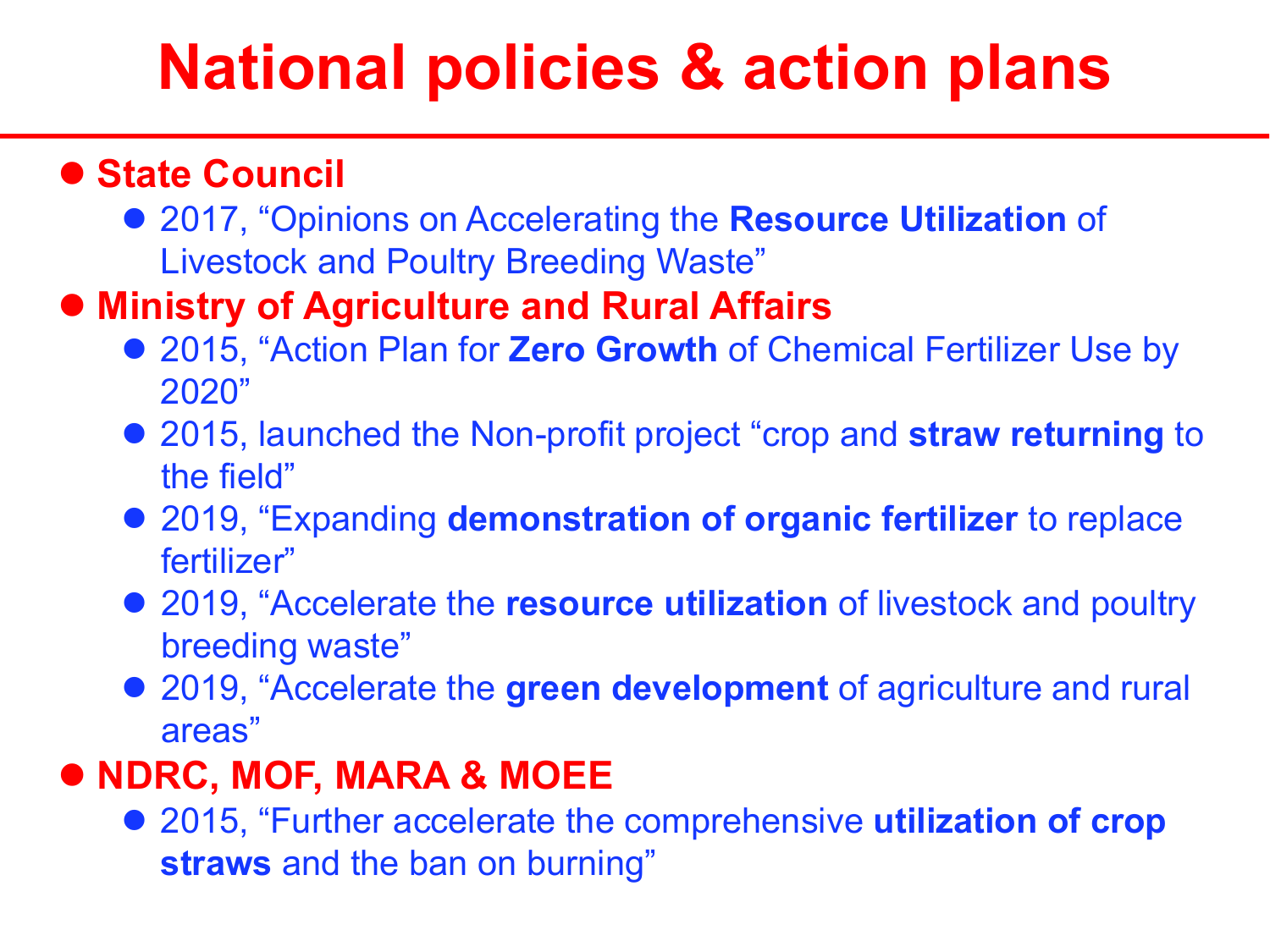#### **Actions: straw residue return**



**Straw return rate of stable food crop of China in the recent 30 years**